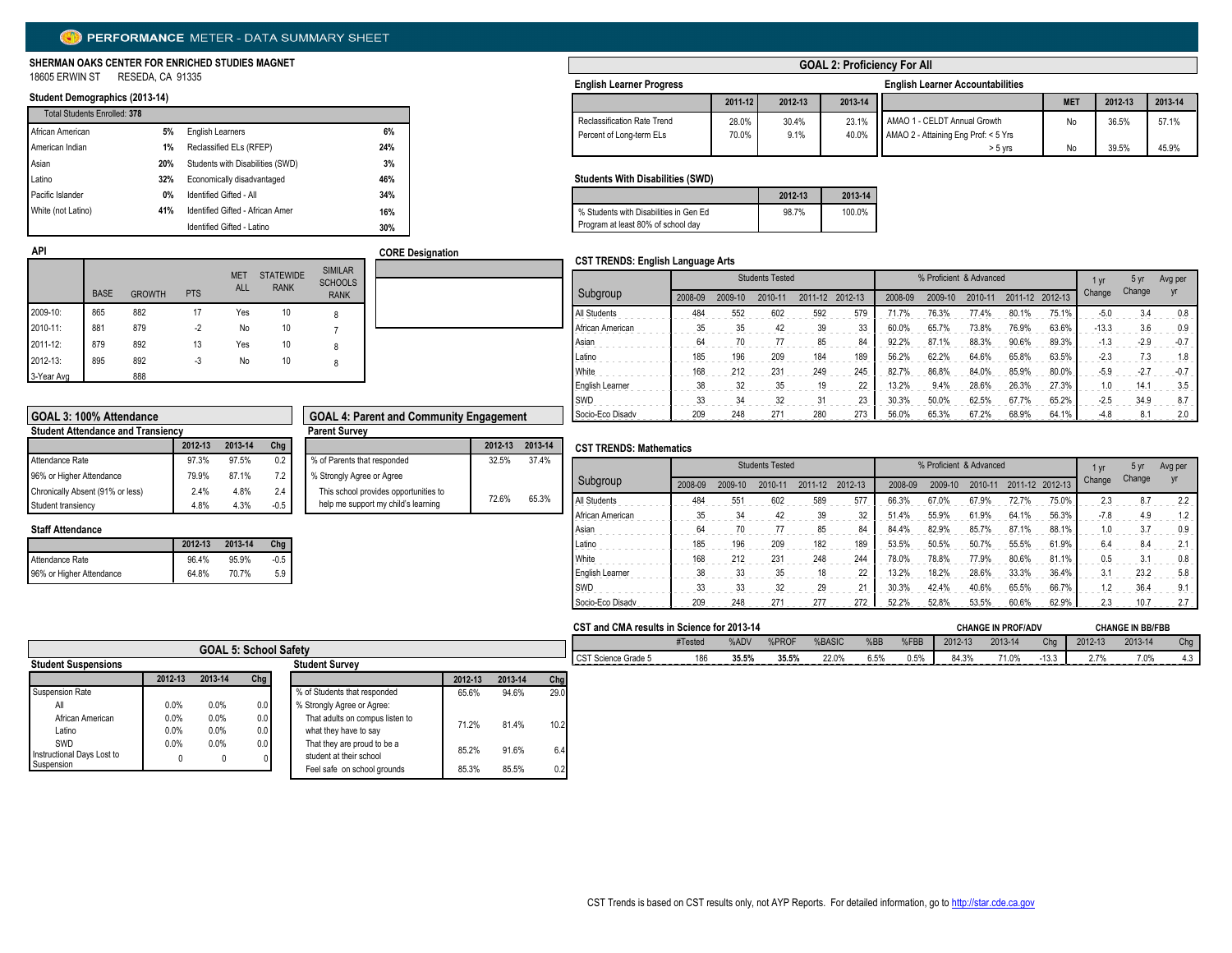# PERFORMANCE METER - DATA SUMMARY SHEET

#### **SHERMAN OAKS CENTER FOR ENRICHED STUDIES MAGNET** 18605 ERWIN ST RESEDA, CA 91335

## **Student Demographics (2013-14)**

**API**

| Total Students Enrolled: 679 |     |                                  |     |
|------------------------------|-----|----------------------------------|-----|
| African American             | 6%  | <b>English Learners</b>          | 2%  |
| American Indian              | 0%  | Reclassified ELs (RFEP)          | 25% |
| Asian                        | 20% | Students with Disabilities (SWD) | 4%  |
| Latino                       | 33% | Economically disadvantaged       | 46% |
| Pacific Islander             | 1%  | Identified Gifted - All          | 49% |
| White (not Latino)           | 40% | Identified Gifted - African Amer | 28% |
|                              |     | Identified Gifted - Latino       | 40% |

## **GOAL 2: Proficiency For All**

| <b>English Learner Progress</b> |         |         |         | <b>English Learner Accountabilities</b> |            |         |         |  |  |  |  |
|---------------------------------|---------|---------|---------|-----------------------------------------|------------|---------|---------|--|--|--|--|
|                                 | 2011-12 | 2012-13 | 2013-14 |                                         | <b>MET</b> | 2012-13 | 2013-14 |  |  |  |  |
| Reclassification Rate Trend     | 28.0%   | 30.4%   | 23.1%   | AMAO 1 - CELDT Annual Growth            | No         | 36.5%   | 57.1%   |  |  |  |  |
| Percent of Long-term ELs        | 100.0%  | 100.0%  | 100.0%  | AMAO 2 - Attaining Eng Prof: < 5 Yrs    |            |         |         |  |  |  |  |
|                                 |         |         |         | $> 5$ vrs                               | No         | 39.5%   | 45.9%   |  |  |  |  |

#### **Students With Disabilities (SWD)**

|                                        | 2012-13 | 2013-14 |
|----------------------------------------|---------|---------|
| % Students with Disabilities in Gen Ed | 98.7%   | 100.0%  |
| Program at least 80% of school day     |         |         |

#### **CST TRENDS: English Language Arts**

|            | <b>BASE</b> | <b>GROWTH</b> | <b>PTS</b> | <b>MET</b><br><b>ALL</b> | <b>STATEWIDE</b><br><b>RANK</b> | <b>SIMILAR</b><br><b>SCHOOLS</b><br><b>RANK</b> |
|------------|-------------|---------------|------------|--------------------------|---------------------------------|-------------------------------------------------|
| 2009-10:   | 865         | 882           | 17         | Yes                      | 10                              | 8                                               |
| 2010-11:   | 881         | 879           | $-2$       | No                       | 10                              |                                                 |
| 2011-12:   | 879         | 892           | 13         | Yes                      | 10                              | 8                                               |
| 2012-13:   | 895         | 892           | -3         | No                       | 10                              | 8                                               |
| 3-Year Avg |             | 888           |            |                          |                                 |                                                 |

|                  | <b>Students Tested</b> |         |         |         |         | % Proficient & Advanced | 1 yr    | 5 yr    | Avg per |         |        |        |     |
|------------------|------------------------|---------|---------|---------|---------|-------------------------|---------|---------|---------|---------|--------|--------|-----|
| Subgroup         | 2008-09                | 2009-10 | 2010-11 | 2011-12 | 2012-13 | 2008-09                 | 2009-10 | 2010-11 | 2011-12 | 2012-13 | Change | Change | Vr  |
| All Students     | 592                    | 641     | 693     | 669     | 661     | 71.6%                   | 78.0%   | 80.7%   | 79.8%   | 77.8%   | $-2.1$ | 6.1    | 1.5 |
| African American | 40                     | 39      | 44      | 38      | 39      | 65.0%                   | 64.1%   | 75.0%   | 71.1%   | 82.1%   | 11.0   | 17.1   | 4.3 |
| Asian            | 78                     | 81      | 89      | 83      | 80      | 87.2%                   | 91.4%   | 91.0%   | 86.7%   | 91.2%   | 4.5    | 4.1    | 1.0 |
| Latino           | 197                    | 216     | 253     | 234     | 228     | 52.8%                   | 69.0%   | 70.4%   | 71.4%   | 64.5%   | $-6.9$ | 11.7   | 2.9 |
| White            | 241                    | 262     | 259     | 260     | 265     | 80.9%                   | 84.4%   | 86.9%   | 85.8%   | 83.0%   | $-2.8$ | 2.1    | 0.5 |
| English Learner  | 28                     | 21      | 20      | 16      | 14      | 0.0%                    | 9.5%    | 5.0%    | 6.2%    | 28.6%   | 22.3   | 28.6   | 7.1 |
| SWD              | 32                     | 31      | 32      | 35      | 27      | 28.1%                   | 38.7%   | 50.0%   | 31.4%   | 59.3%   | 27.8   | 31.1   | 7.8 |
| Socio-Eco Disadv | 260                    | 284     | 319     | 318     | 311     | 57.7%                   | 68.7%   | 72.4%   | 73.3%   | 70.1%   | $-3.2$ | 12.4   | 3.1 |

| GOAL 3: 100% Attendance                  |         |         |        | <b>GOAL 4: Parent and Community Engagement</b> |         |  |
|------------------------------------------|---------|---------|--------|------------------------------------------------|---------|--|
| <b>Student Attendance and Transiency</b> |         |         |        | <b>Parent Survey</b>                           |         |  |
|                                          | 2012-13 | 2013-14 | Chg    |                                                | 2012-13 |  |
| Attendance Rate                          | 97.2%   | 97.2%   | 0.0    | % of Parents that responded                    | 17.0%   |  |
| 96% or Higher Attendance                 | 81.4%   | 81.6%   | 0.2    | % Strongly Agree or Agree                      |         |  |
| Chronically Absent (91% or less)         | 6.3%    | 5.3%    | $-1.0$ | This school provides opportunities to          |         |  |
| Student transiency                       | 4.8%    | 4.3%    | $-0.5$ | help me support my child's learning            | 67.4%   |  |

# **Staff Attendance**

|                          | 2012-13 | 2013-14 | $Chg$    |
|--------------------------|---------|---------|----------|
| Attendance Rate          | 96.4%   | 95.9%   | $-0.5$ I |
| 96% or Higher Attendance | 64.8%   | 70.7%   | 5.9      |

| <b>GOAL 4: Parent and Community Engagement</b>                               |         |         |
|------------------------------------------------------------------------------|---------|---------|
| <b>Parent Survey</b>                                                         |         |         |
|                                                                              | 2012-13 | 2013-14 |
| % of Parents that responded                                                  | 17 0%   | 15.9%   |
| % Strongly Agree or Agree                                                    |         |         |
| This school provides opportunities to<br>help me support my child's learning | 67.4%   | 74.6%   |
|                                                                              |         |         |

**CORE Designation**

#### **CST TRENDS: Mathematics**

|                  |         | % Proficient & Advanced |         |         | I yr    | 5 yr    | Avg per |         |         |         |        |        |        |
|------------------|---------|-------------------------|---------|---------|---------|---------|---------|---------|---------|---------|--------|--------|--------|
| Subgroup         | 2008-09 | 2009-10                 | 2010-11 | 2011-12 | 2012-13 | 2008-09 | 2009-10 | 2010-11 | 2011-12 | 2012-13 | Change | Change | yr     |
| All Students     | 592     | 640                     | 692     | 666     | 662     | 65.4%   | 72.7%   | 74.6%   | 74.6%   | 74.3%   | $-0.3$ | 8.9    | 2.2    |
| African American | 40      | 38                      | 43      | 38      | 39      | 55.0%   | 55.3%   | 65.1%   | 71.1%   | 71.8%   | 0.7    | 16.8   | 4.2    |
| Asian            | 78      | 81                      | 89      | 83      | 80      | 84.6%   | 91.4%   | 93.3%   | 89.2%   | 83.8%   | $-5.4$ | $-0.9$ | $-0.2$ |
| Latino           | 197     | 216                     | 252     | 233     | 227     | 48.7%   | 59.3%   | 62.7%   | 60.9%   | 61.2%   | 0.3    | 12.5   | 3.1    |
| White            | 241     | 262                     | 260     | 258     | 266     | 72.6%   | 81.3%   | 81.2%   | 83.3%   | 82.0%   | $-1.4$ | 9.3    | 2.3    |
| English Learner  | 28      | 22                      | 21      | 16      | 13      | 7.1%    | 9.1%    | 4.8%    | 12.5%   | 15.4%   | 2.9    | 8.2    | 2.1    |
| SWD              | 32      | 30                      | 32      | 33      | 28      | 21.9%   | 33.3%   | 34.4%   | 33.3%   | 53.6%   | 20.2   | 31.7   | 7.9    |
| Socio-Eco Disadv | 260     | 284                     | 320     | 315     | 309     | 54.2%   | 62.7%   | 64.1%   | 64.8%   | 64.4%   | $-0.4$ | 10.2   | 2.5    |

|                                                                                     |         |         |            |                                 |                     |         |        | CST and CMA results in Science for 2013-14 |        |      |      |         |         |     |         | <b>CHANGE IN PROF/ADV</b> |        |  | <b>CHANGE IN BB/FBB</b> |  |
|-------------------------------------------------------------------------------------|---------|---------|------------|---------------------------------|---------------------|---------|--------|--------------------------------------------|--------|------|------|---------|---------|-----|---------|---------------------------|--------|--|-------------------------|--|
|                                                                                     |         |         |            |                                 |                     | #Tested | %ADV   | %PROF                                      | %BASIC | %BB  | %FBB | 2012-13 | 2013-14 | Cha | 2012-13 | 2013-14                   | Chg    |  |                         |  |
| <b>GOAL 5: School Safety</b><br><b>Student Suspensions</b><br><b>Student Survey</b> |         |         |            |                                 | CST Science Grade 8 | 225     | 67.1%  | 21.8%                                      | 9.8%   | 0.9% | 0.4% | 83.3%   | 88.9%   |     | 7.3%    | 1.3%                      | $-6.0$ |  |                         |  |
|                                                                                     | 2012-13 | 2013-14 | Chg        |                                 | 2012-13             | 2013-14 | Chg    |                                            |        |      |      |         |         |     |         |                           |        |  |                         |  |
| <b>Suspension Rate</b>                                                              |         |         |            | % of Students that responded    | 66.4%               | 81.8%   | 15.4   |                                            |        |      |      |         |         |     |         |                           |        |  |                         |  |
|                                                                                     | 0.3%    | 0.6%    | $0.3 \mid$ | % Strongly Agree or Agree:      |                     |         |        |                                            |        |      |      |         |         |     |         |                           |        |  |                         |  |
| African American                                                                    | 2.3%    | 0.0%    | $-2.3$     | That adults on compus listen to | 55.2%               | 51.2%   | -40    |                                            |        |      |      |         |         |     |         |                           |        |  |                         |  |
| Latino                                                                              | 0.4%    | 0.9%    | 0.5        | what they have to say           |                     |         |        |                                            |        |      |      |         |         |     |         |                           |        |  |                         |  |
| SWD                                                                                 | 0.0%    | 3.3%    | 3.3        | That they are proud to be a     | 61.0%               | 67.9%   | 6.9    |                                            |        |      |      |         |         |     |         |                           |        |  |                         |  |
| Instructional Days Lost to<br>Suspension                                            |         |         |            | student at their school         |                     |         |        |                                            |        |      |      |         |         |     |         |                           |        |  |                         |  |
|                                                                                     |         |         |            | Feel safe on school grounds     | 78.6%               | 76.4%   | $-2.2$ |                                            |        |      |      |         |         |     |         |                           |        |  |                         |  |